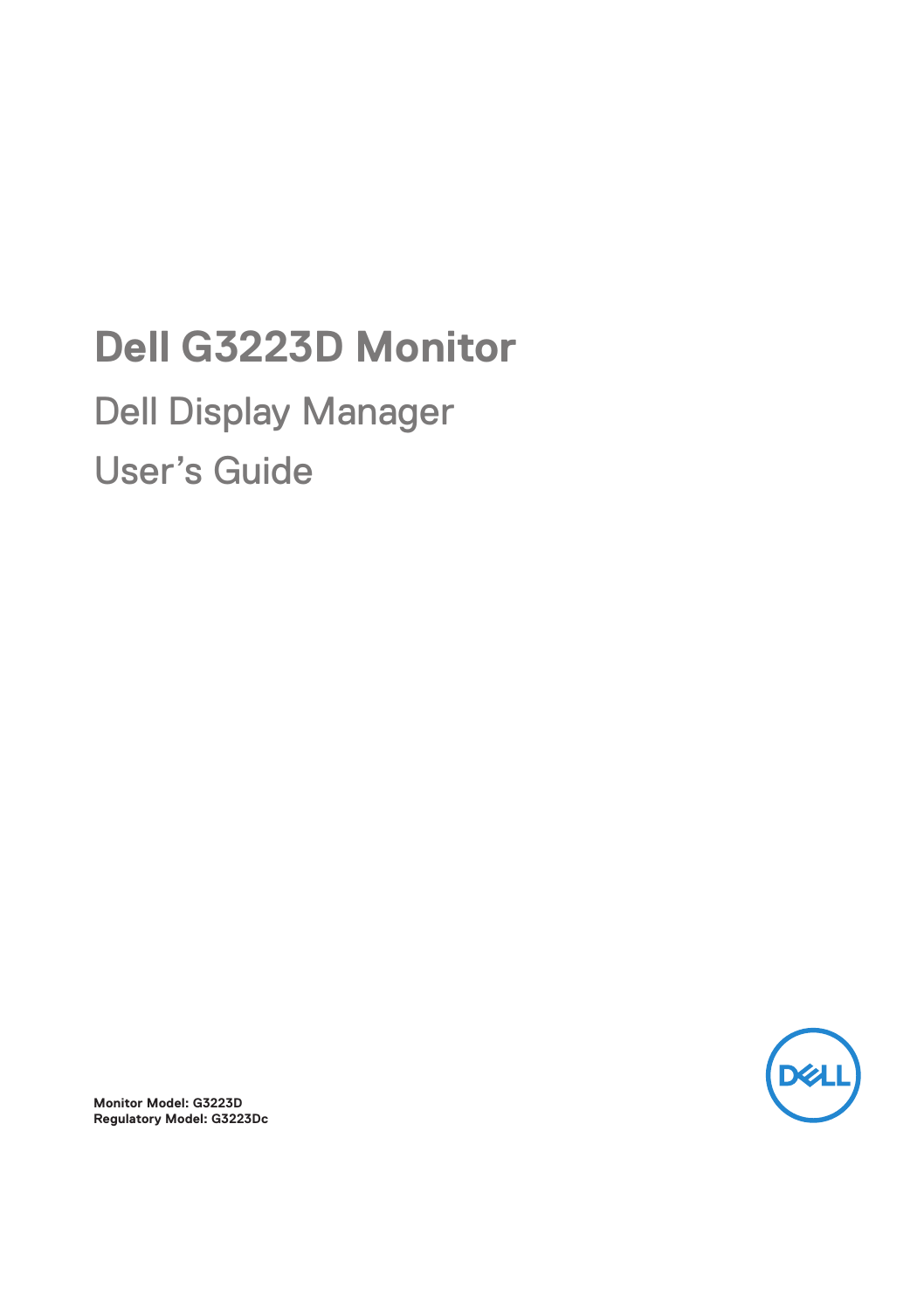**NOTE: A NOTE indicates important information that helps you make better use of your computer.**

- **CAUTION: A CAUTION indicates potential damage to hardware or loss of data if instructions are not followed.**
- A WARNING: A WARNING indicates a potential for property damage, personal injury, or death.

**Copyright © 2022 Dell Inc. or its subsidiaries. All rights reserved.** Dell, EMC, and other trademarks are trademarks of Dell Inc. or its subsidiaries. Other trademarks may be trademarks of their respective owners.

 $2022 - 03$ 

Rev. A00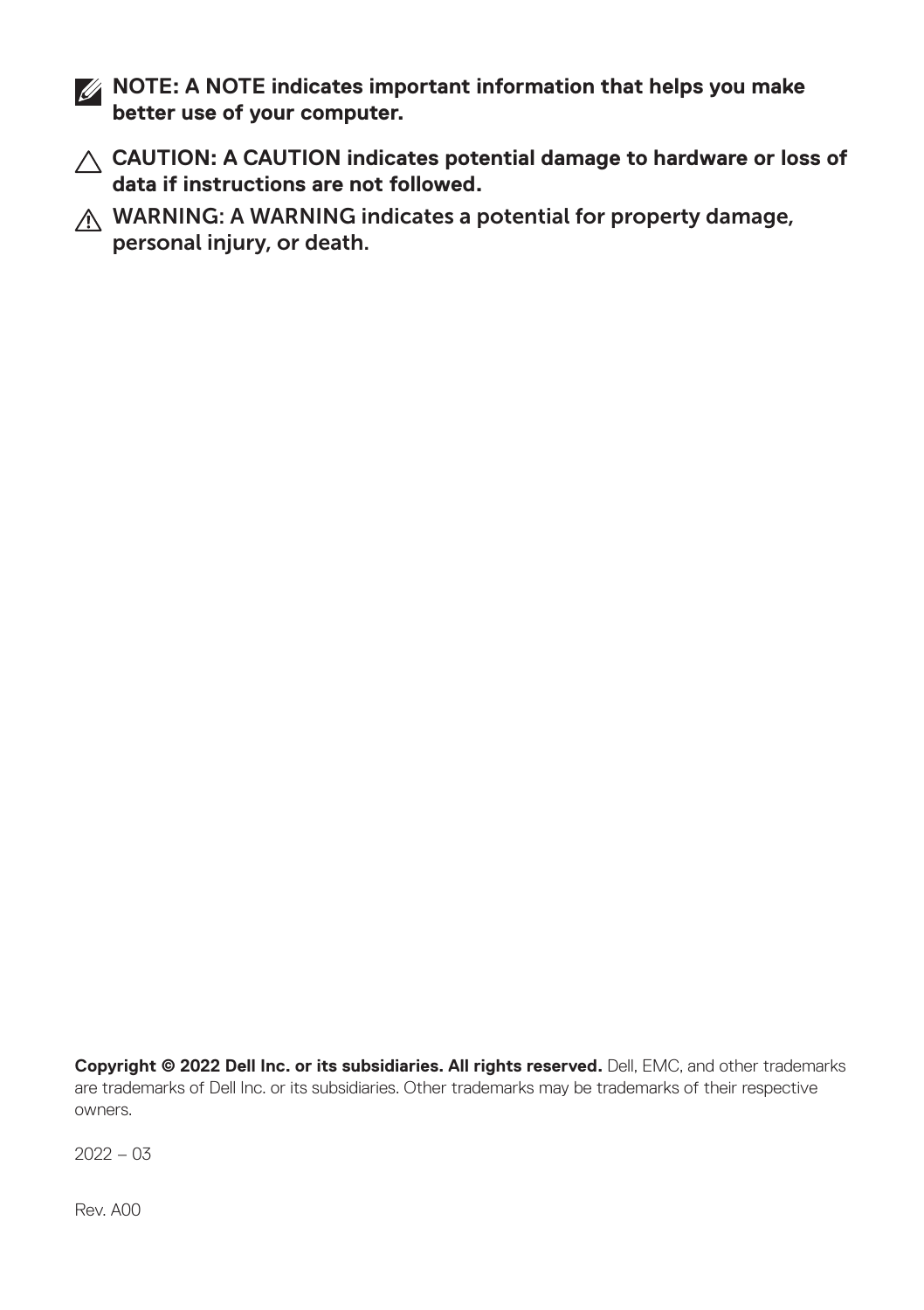# **Contents**

| Selecting Quick Settings options 5             |
|------------------------------------------------|
|                                                |
| Setting shorcut key to launch Vision Engine  9 |
| Assigning preset modes to applications10       |
| Organizing windows with Easy Arrange 11        |
| Managing multiple video inputs  14             |
| Restoring Application Positions 16             |
| Attaching DDM to an active window (Windows 10  |
| Applying energy conservation options19         |
|                                                |
|                                                |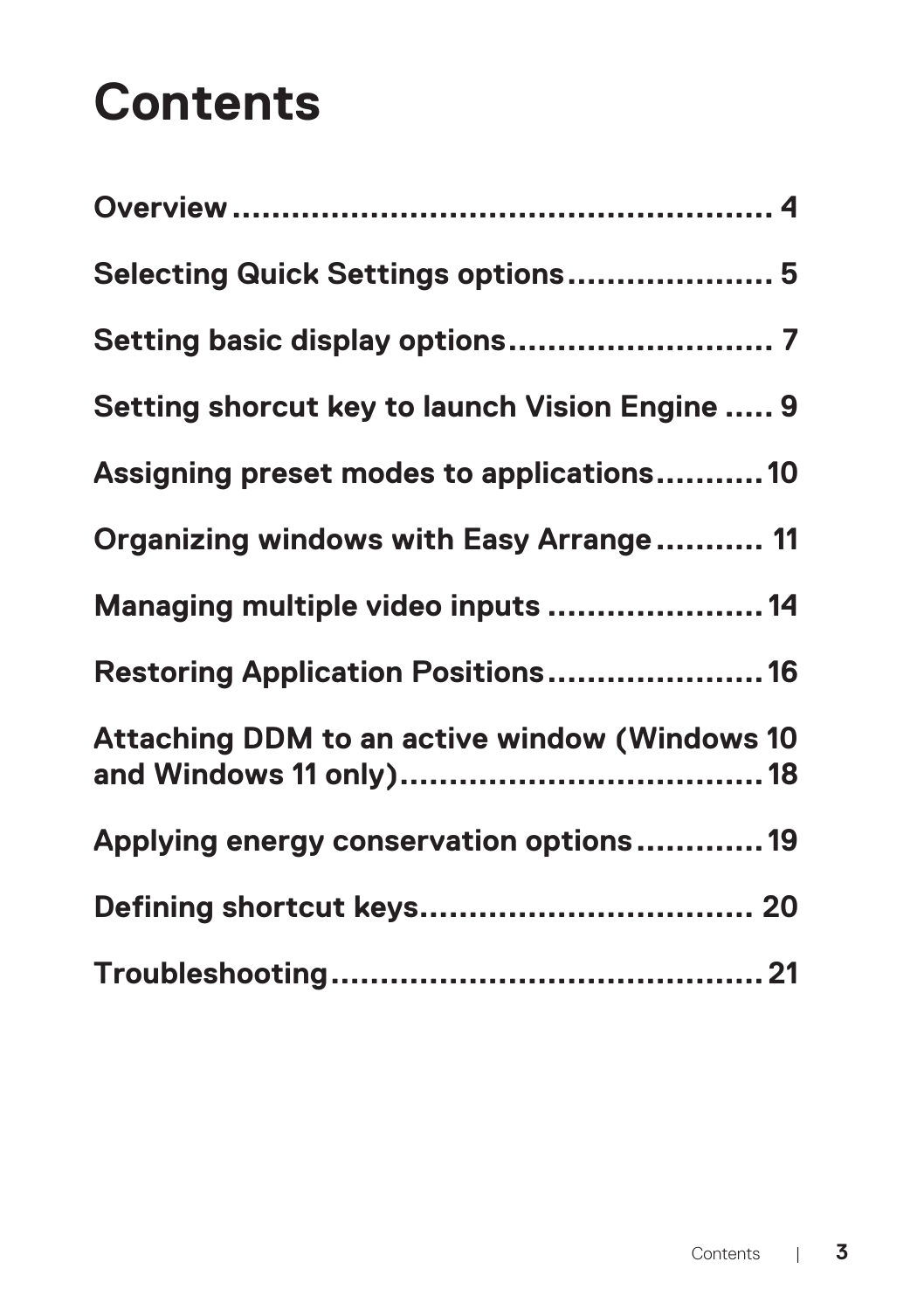#### <span id="page-3-0"></span>**Overview**

Dell Display Manager (DDM) is an application that enables you to configure the supported Dell monitor settings such as brightness, contrast, and preset modes. After its installation, Dell Display Manager is accessible from the notification tray. Information about monitors connected to the computer is available when the mouse is pointed over the notification tray icon.



**NOTE: Dell Display Manager uses Display Data Channel Command Interface (DDC/CI) channel to communicate with your monitor. Ensure that DDC/CI is enabled in the menu as shown in the following image.**



DØJ I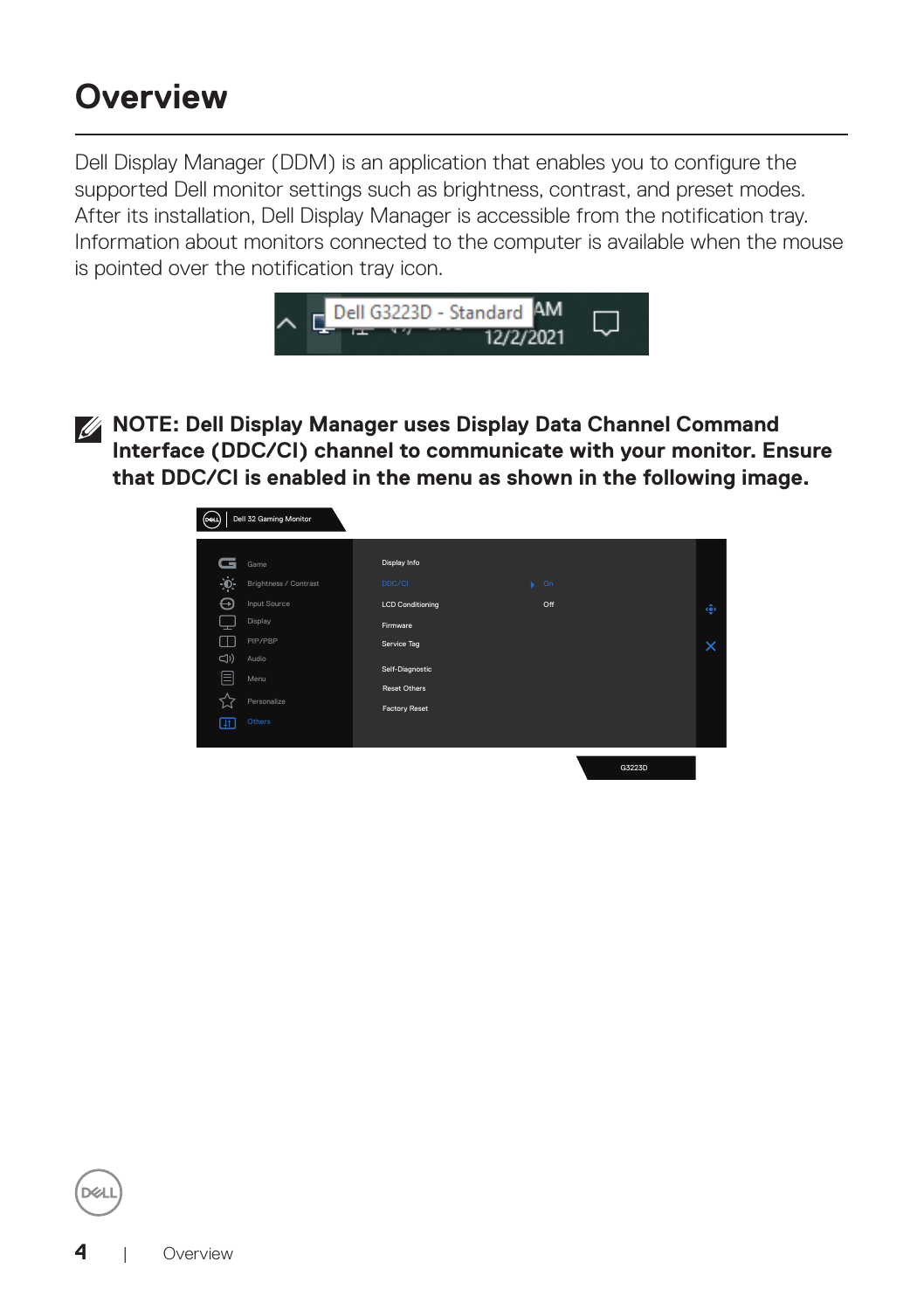#### <span id="page-4-0"></span>**Selecting Quick Settings options**

Click the Dell Display Manager's notification tray. The **Quick Setings** window is displayed.

If more than one supported Dell monitor is connected to the computer, a specific target monitor can be selected from the **Display** drop-down list.

In the **Quick Settings** window, you can also change the following:

- \* Resolution
- \* Auto Mode or Manual Mode the screen appearance
- \* Brightness and contrast levels
- \* Easy Arrange window layouts for the monitor

| DeLL Display Manager           |                                                                             | х            |
|--------------------------------|-----------------------------------------------------------------------------|--------------|
| Display:<br>Resolution:        | Dell G3223D<br>2560x1440                                                    | Change       |
| ◯ Auto Mode<br>(C) Manual Mode | Standard                                                                    | Configure    |
| Brightness:<br>Contrast:       | the committee of the com-<br>$\mathbb{L}$<br>$\mathbb{R}$<br>. <del>.</del> | 75%<br>75%   |
| Recently used:                 |                                                                             | More options |
|                                | Open Dell Display Manager                                                   |              |

**DEA**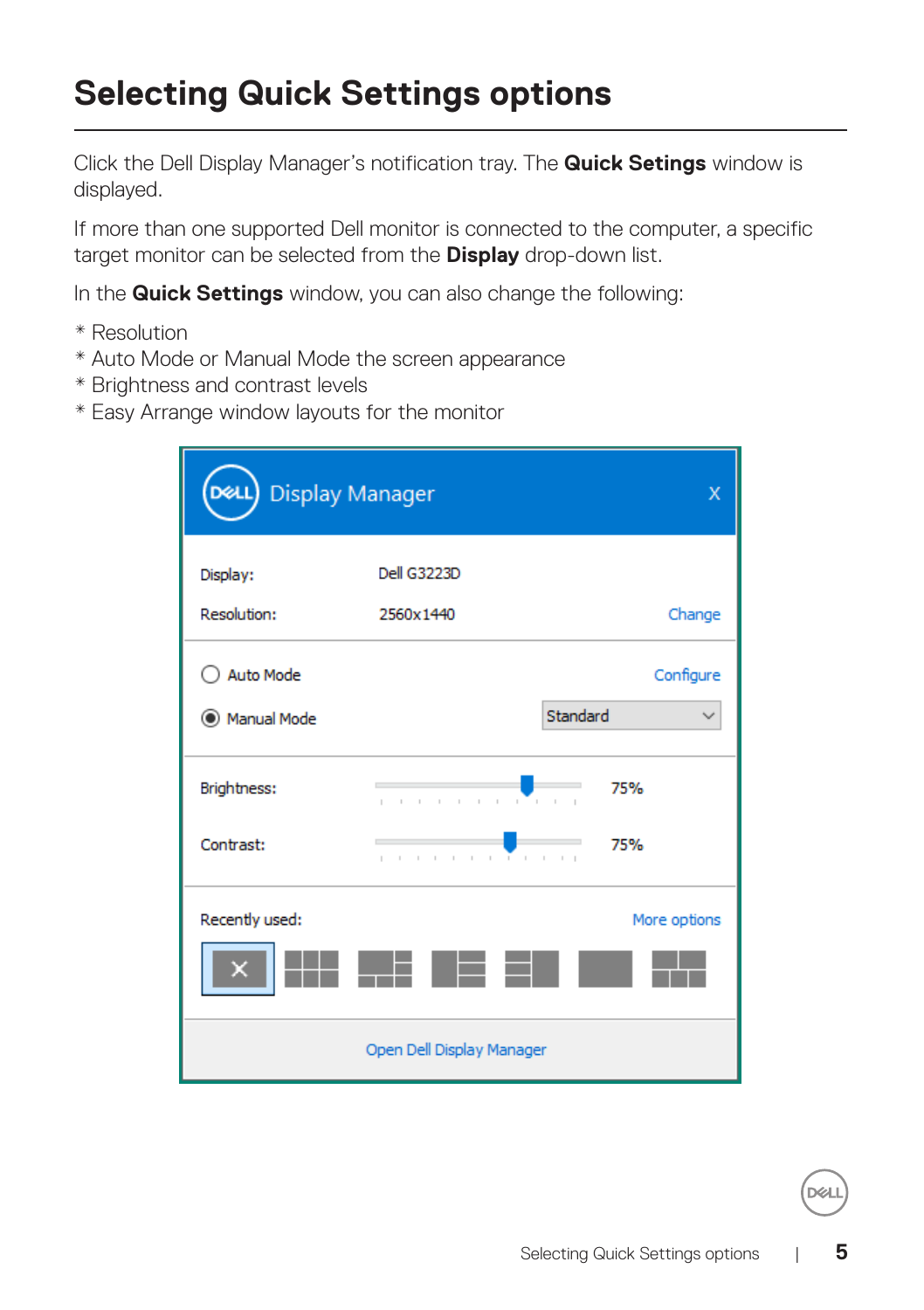In the **Quick Settings** window, click **Open Dell Display Manager** for configuring the advanced settings.

| <b>Feature</b>                   | <b>Function</b>                                 | <b>Description</b>                                                 |
|----------------------------------|-------------------------------------------------|--------------------------------------------------------------------|
| Quick DDM Access Shortcut key to | open DDM user<br>interface (UI).                | $Ctrl + Shift + D$                                                 |
|                                  | Control individual<br>monitor in multi-         | Select the monitor from the drop-down<br>list.                     |
| monitor setup                    | Move DDM UI to the monitor to be<br>controlled. |                                                                    |
|                                  |                                                 | Press Ctrl+Shift+D to open the mini UI<br>under the mouse pointer. |

(dell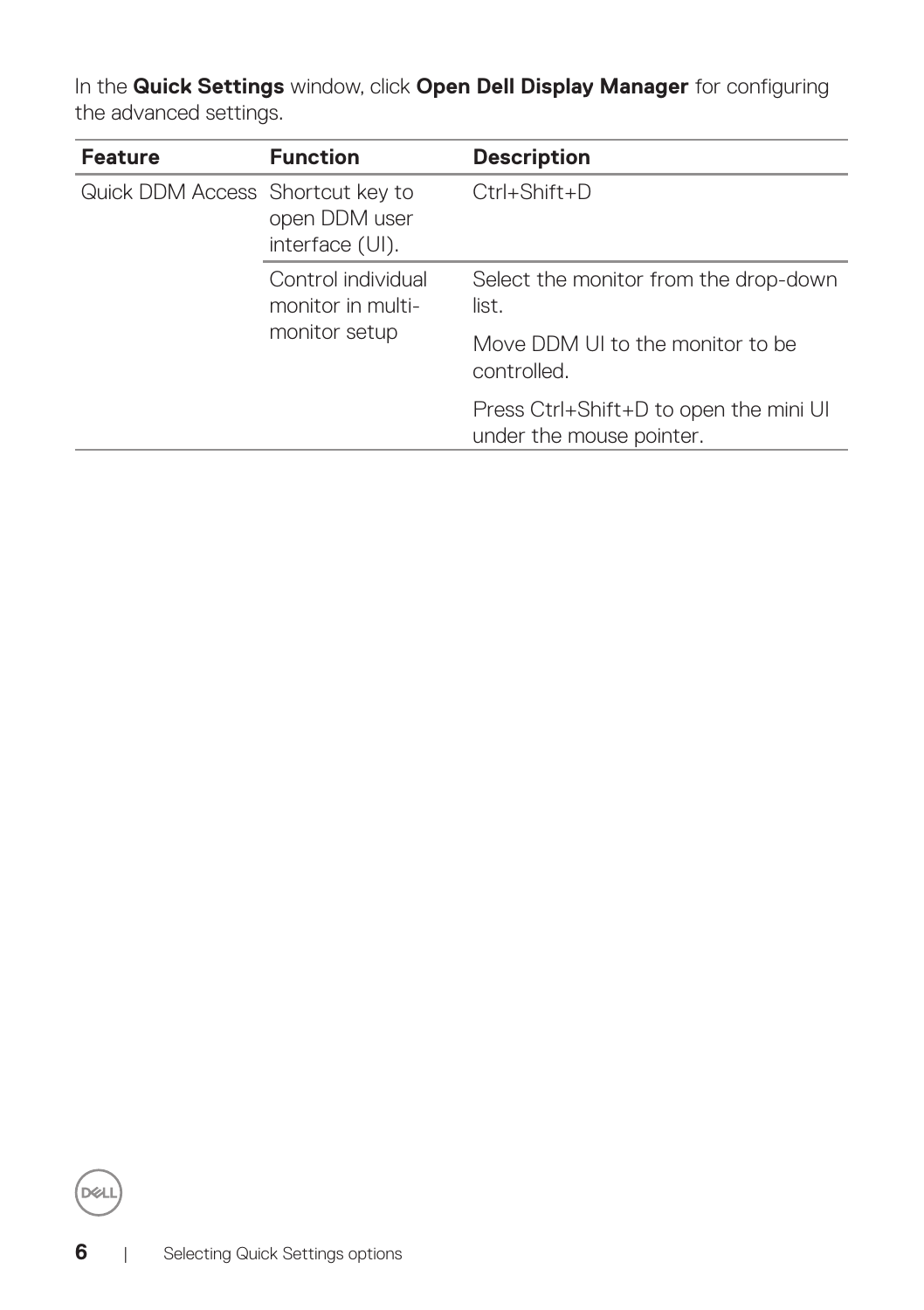#### <span id="page-6-0"></span>**Setting basic display options**

Select **Manual Mode** to manually select a **Preset Mode** or select **Auto Mode**

that applies a preset mode based on the active application. An on-screen message displays the current preset mode whenever it changes. The selected monitor's brightness and contrast levels can also be directly adjusted from the **Basic** tab.

| <b>Display Manager</b>               |                                                     |                       |                                                                                                                    | Dell G3223D<br>-? | $\boldsymbol{\mathsf{x}}$ |
|--------------------------------------|-----------------------------------------------------|-----------------------|--------------------------------------------------------------------------------------------------------------------|-------------------|---------------------------|
| <b>Basic</b>                         | Auto Mode                                           | Easy Arrange          | <b>Input Manager</b>                                                                                               | Options           |                           |
| Resolution:                          | 2560x1440                                           |                       |                                                                                                                    | Change            |                           |
| Auto Mode                            | Use preset mode assignments for active applications |                       |                                                                                                                    | Configure         |                           |
| Manual Mode<br>Choose a preset mode: |                                                     |                       | Standard                                                                                                           | $\checkmark$      |                           |
| Brightness:                          |                                                     | 75%                   | Vision Engine shortcut key:                                                                                        |                   |                           |
|                                      |                                                     | and a straightform of | $CtrI + Shift + X$                                                                                                 |                   |                           |
| Contrast:                            |                                                     | 75%<br>.              | $\sqrt{ }$ Night Vision<br>$\vee$ Clear Vision<br><b>Bino Vision</b><br>✓<br><b>○</b> Chroma Vision<br>√ Crosshair |                   |                           |
|                                      |                                                     |                       |                                                                                                                    |                   |                           |

**NOTE: When multiple Dell monitors are connected, select "Enable display matrix control" to apply brightness, contrast, and color presets controls to all monitors.**

DEL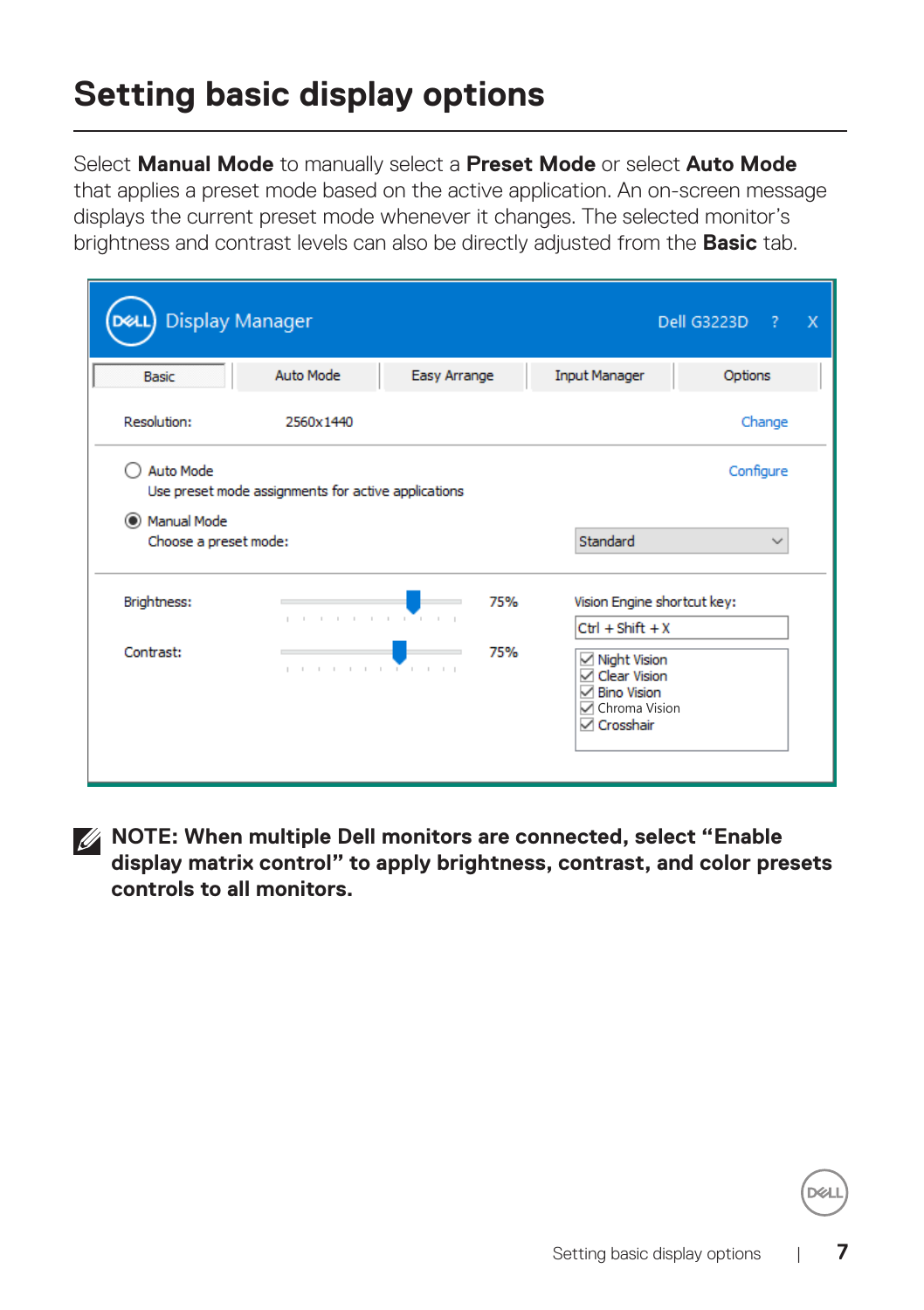| <b>Display Manager</b>        |                                                     |                                              |                                                                                                        | Dell G3223D $\blacktriangleright$<br>-2 | $\mathsf{x}$ |
|-------------------------------|-----------------------------------------------------|----------------------------------------------|--------------------------------------------------------------------------------------------------------|-----------------------------------------|--------------|
| Basic                         | <b>Auto Mode</b>                                    | Easy Arrange                                 | <b>Input Manager</b>                                                                                   | Options                                 |              |
| Resolution:                   | 2560x1440                                           |                                              |                                                                                                        | Change                                  |              |
| <b>Auto Mode</b>              | Use preset mode assignments for active applications |                                              |                                                                                                        | Configure                               |              |
| (C) Manual Mode               |                                                     |                                              |                                                                                                        |                                         |              |
| Choose a preset mode:         |                                                     |                                              | Standard                                                                                               | $\checkmark$                            |              |
| Brightness:                   |                                                     | 75%<br>the committee of the committee of the | Vision Engine shortcut key:                                                                            |                                         |              |
|                               |                                                     |                                              | $Ctrl + Shift + X$                                                                                     |                                         |              |
| Contrast:                     |                                                     | 75%<br>. <del>.</del>                        | <b>⊠</b> Night Vision<br><b>Clear Vision</b><br>✓<br><b>Bino Vision</b><br>◡<br><b>▽</b> Chroma Vision |                                         |              |
| Enable display matrix control |                                                     |                                              | <b>▽ Crosshair</b>                                                                                     |                                         |              |

(dell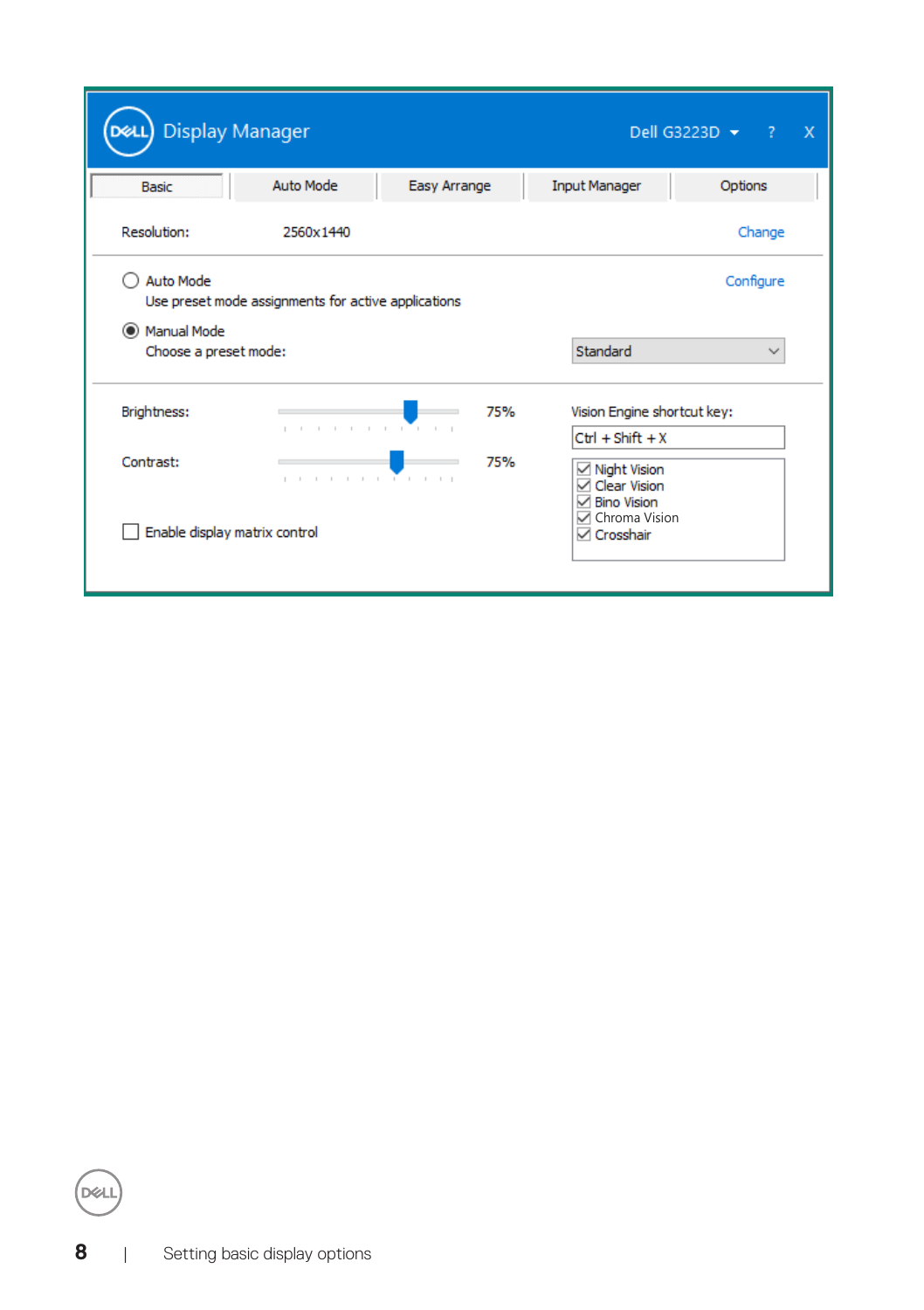#### <span id="page-8-0"></span>**Setting shorcut key to launch Vision Engine**

You can define the shortcut keys for quick access to Vision Engine functions:

|                                                          |                                                     |              |                                                                                | Dell G3223D v<br>-2       |
|----------------------------------------------------------|-----------------------------------------------------|--------------|--------------------------------------------------------------------------------|---------------------------|
| <b>Basic</b>                                             | Auto Mode                                           | Easy Arrange | <b>Input Manager</b>                                                           | Options                   |
| Resolution:                                              | 2560x1440                                           |              |                                                                                | Change                    |
| <b>Auto Mode</b><br>Manual Mode<br>Choose a preset mode: | Use preset mode assignments for active applications |              | Standard                                                                       | Configure<br>$\checkmark$ |
| Brightness:                                              |                                                     | 75%          | Vision Engine shortcut key:                                                    |                           |
| Contrast:                                                | .                                                   | .<br>75%     | $CtrI + Shift + X$<br>$\sqrt{ }$ Night Vision<br>$\triangledown$ Clear Vision  |                           |
| Enable display matrix control                            |                                                     |              | <b>Bino Vision</b><br>✓<br>$\triangledown$ Chroma Vision<br><b>√</b> Crosshair |                           |

The Vision Engine shortcut key enables you to configure and use a key combination on the keyboard to toggle through the Vision Engines.

All vision engines are checked by default. You can check the vision engines according to your preference. The OSD is synchronized to these settings.





**DEL**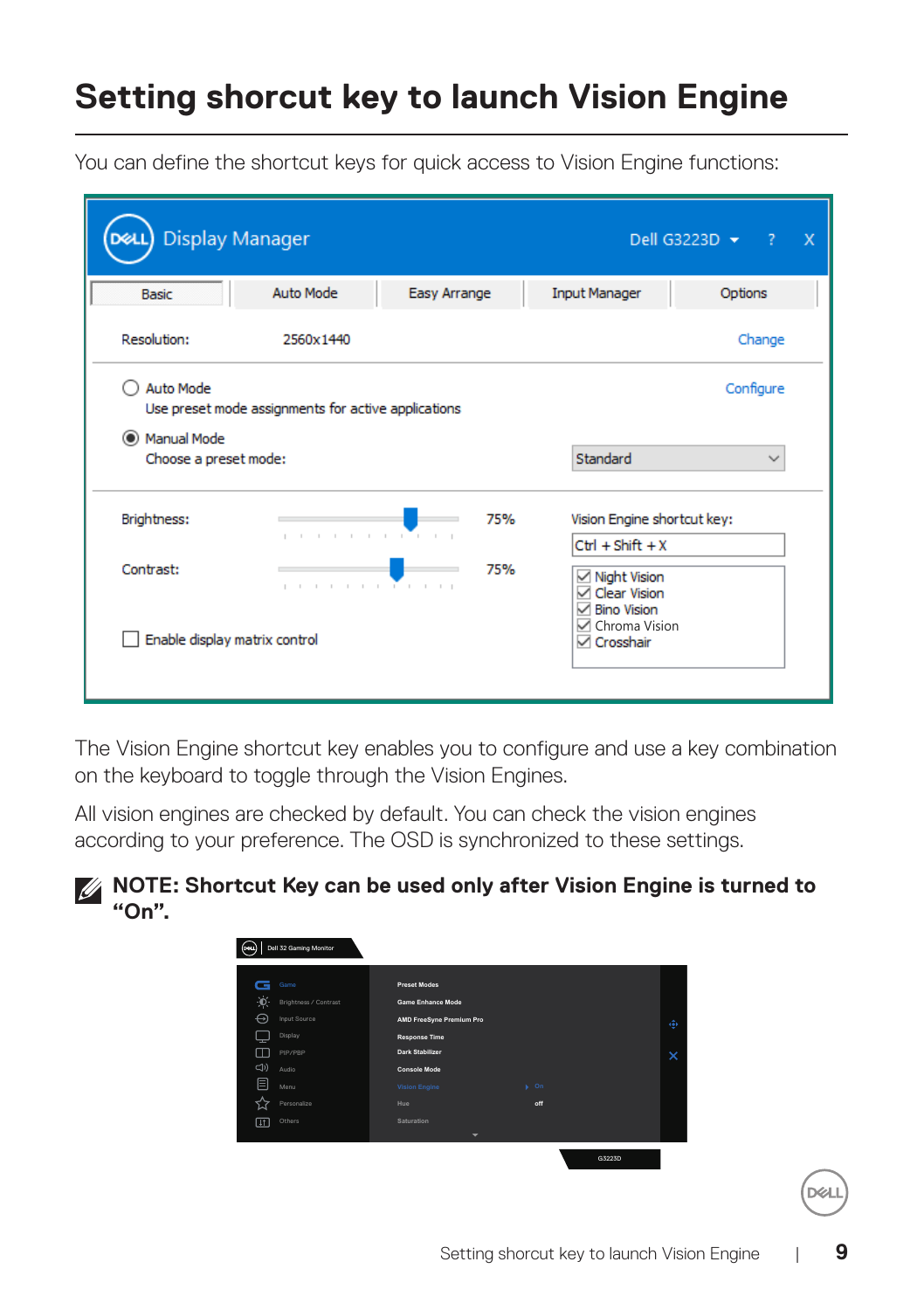#### <span id="page-9-0"></span>**Assigning preset modes to applications**

The **Auto Mode** tab enables you to associate a specific **Preset Mode** with a specific application, and apply it automatically. When **Auto Mode** is enabled, Dell Display Manager will automatically switch to the corresponding **Preset Mode** whenever the associated application is activated. The **Preset Mode** assigned to a particular application may be the same on each connected monitor, or it can vary from one monitor to the next.

Dell Display Manager is pre-configured for many popular applications. To add a new application to the **Application** list, drag the application from the desktop, Windows Start Menu, or elsewhere, and drop it onto the current list.

#### **NOTE: Preset Mode assignments for batch files, scripts, loaders, and non-executable files such as zip archives or packed files, are not supported.**

You can also configure the Game preset mode to be used whenever a Direct3D application runs in full-screen mode. To prevent an application from using mode, assign a different preset mode to it.

| Assign a preset mode to a specific application. To add an application, drag it to the list: |                    |             |  |
|---------------------------------------------------------------------------------------------|--------------------|-------------|--|
|                                                                                             |                    |             |  |
|                                                                                             |                    |             |  |
| Application                                                                                 | <b>Preset Mode</b> |             |  |
| (Default for desktop apps)                                                                  | Standard           | $\check{ }$ |  |
| (Default for fullscreen Direct3D)                                                           | Game 1             |             |  |
| (Default for universal Windows apps)                                                        | <b>sRGB</b>        |             |  |
| Adobe Photoshop 2021<br>Ps                                                                  | <b>sRGB</b>        | $\check{ }$ |  |
| <b>Internet Explorer</b>                                                                    | <b>sRGB</b>        |             |  |
|                                                                                             |                    |             |  |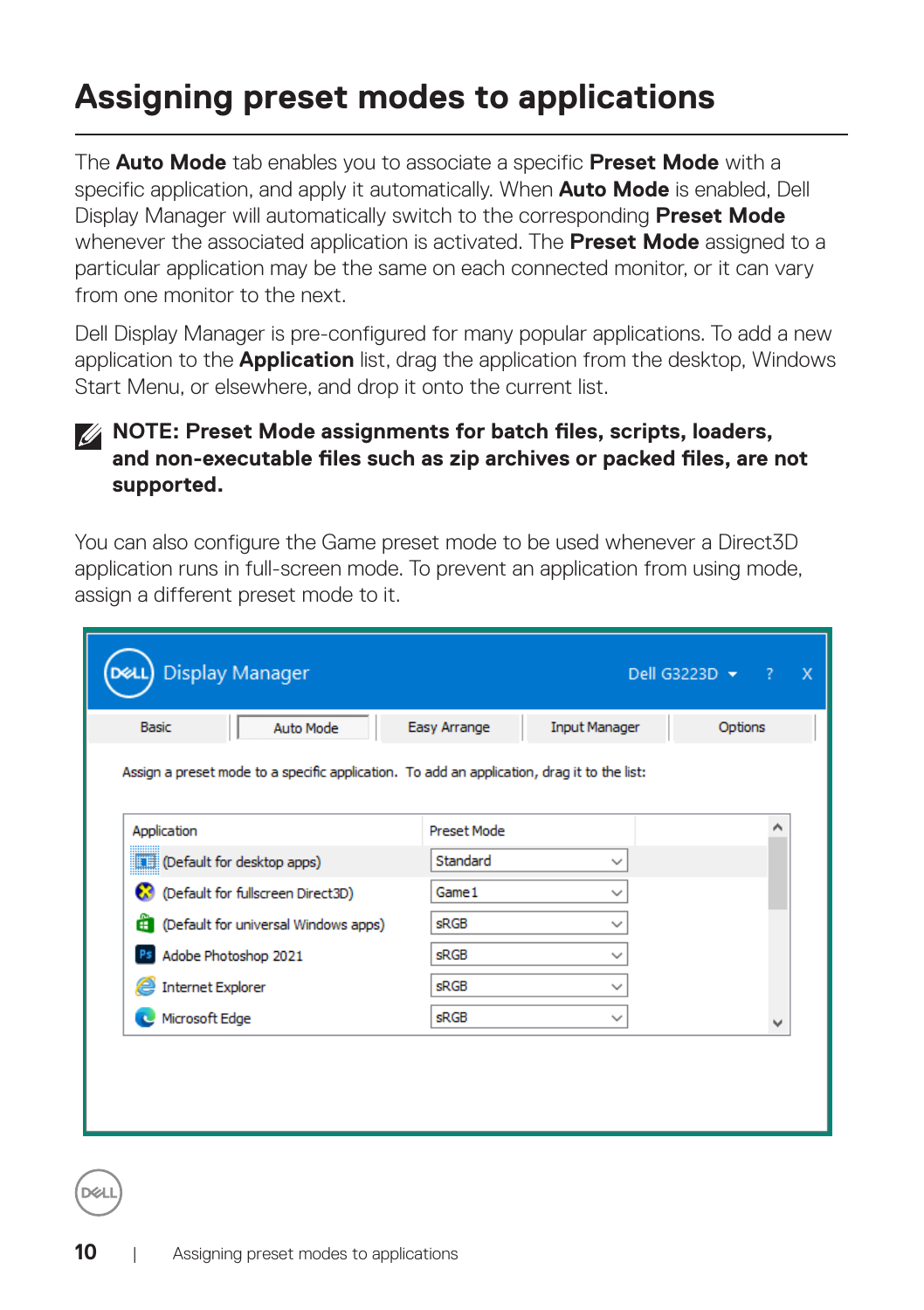#### <span id="page-10-0"></span>**Organizing windows with Easy Arrange**

On supported Dell monitors, the **Easy Arrange** tab enables you to easily arrange the open windows in one of the predefined layouts by dragging them in the zones. Press ">" or use Page Up/Page Down key to find more layouts. To create a custom layout, arrange the open windows, and then click **Save**.

To get started with **Easy Arrange**, choose a target monitor and select one of the predefined layouts. The regions for that layout are displayed momentarily on the monitor. Next, drag an open window across the monitor. While the window is being dragged, the current window layout is displayed and an active region gets highlighted as the window passes over it. At any time, drop the window into the active region to place the window in that region.



To create a custom window layout, size and position the windows on the desktop, and then click **Save** in **Easy Arrange**. The size and position of the windows is saved as a custom layout and the custom layout icon is created.

**NOTE: This option does not save or remember the applications that are open. Only the size and position of the windows is saved.**

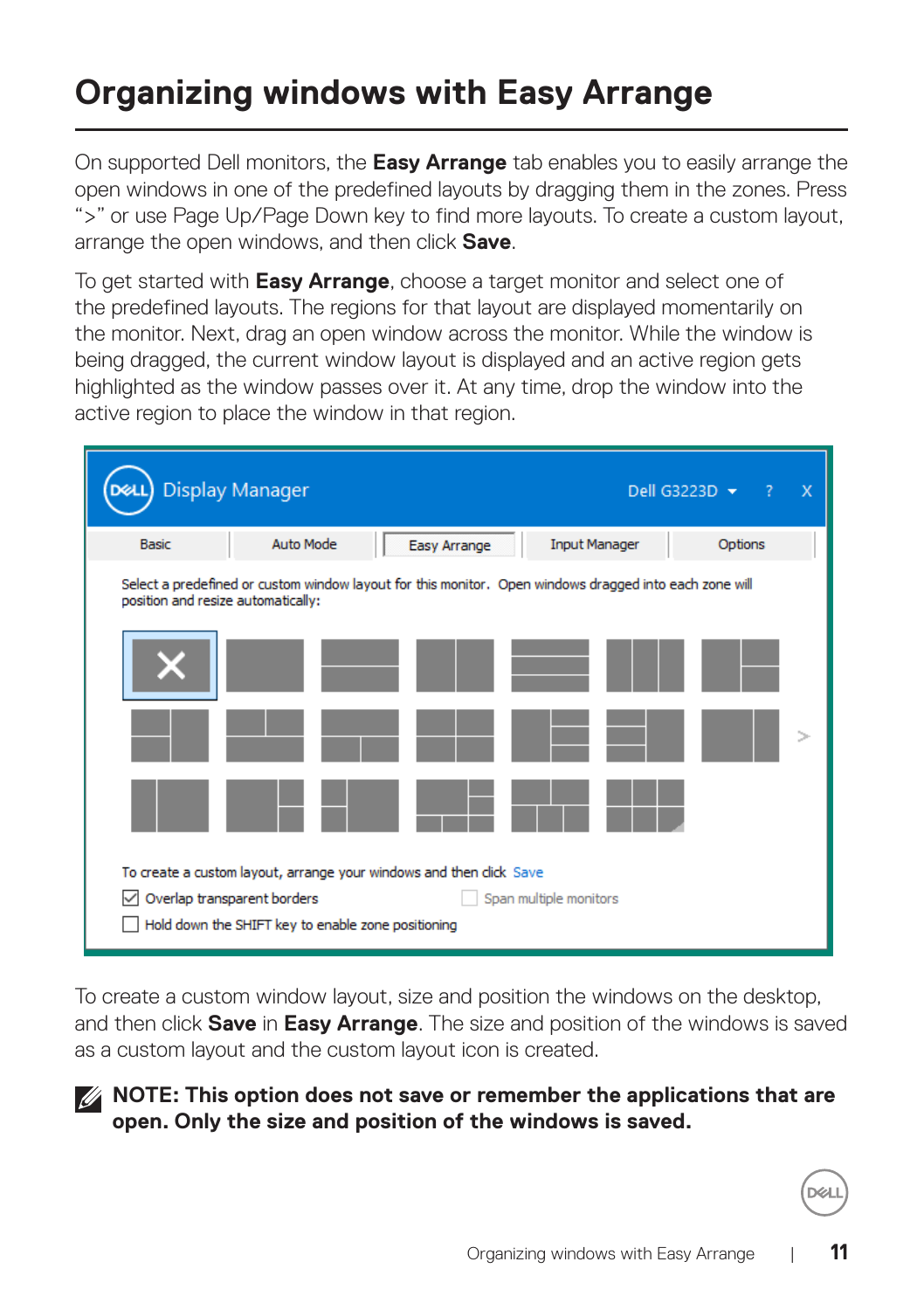

To use the custom layout, select the custom layout icon. To delete the currently saved custom layout, close all windows on the desktop, and then click **Save** in **Easy Arrange**.

|                                    | <b>Display Manager</b>                                                                                 |                        | Dell G3223D $\blacktriangledown$ | x<br>? |
|------------------------------------|--------------------------------------------------------------------------------------------------------|------------------------|----------------------------------|--------|
| Basic                              | Auto Mode<br>Easy Arrange                                                                              | <b>Input Manager</b>   | Options                          |        |
| position and resize automatically: | Select a predefined or custom window layout for this monitor. Open windows dragged into each zone will |                        |                                  |        |
|                                    |                                                                                                        |                        |                                  |        |
|                                    |                                                                                                        |                        |                                  |        |
|                                    | To create a custom layout, arrange your windows and then click Save                                    |                        |                                  |        |
|                                    | Overlap transparent borders<br>Hold down the SHIFT key to enable zone positioning                      | Span multiple monitors |                                  |        |

**D**ELL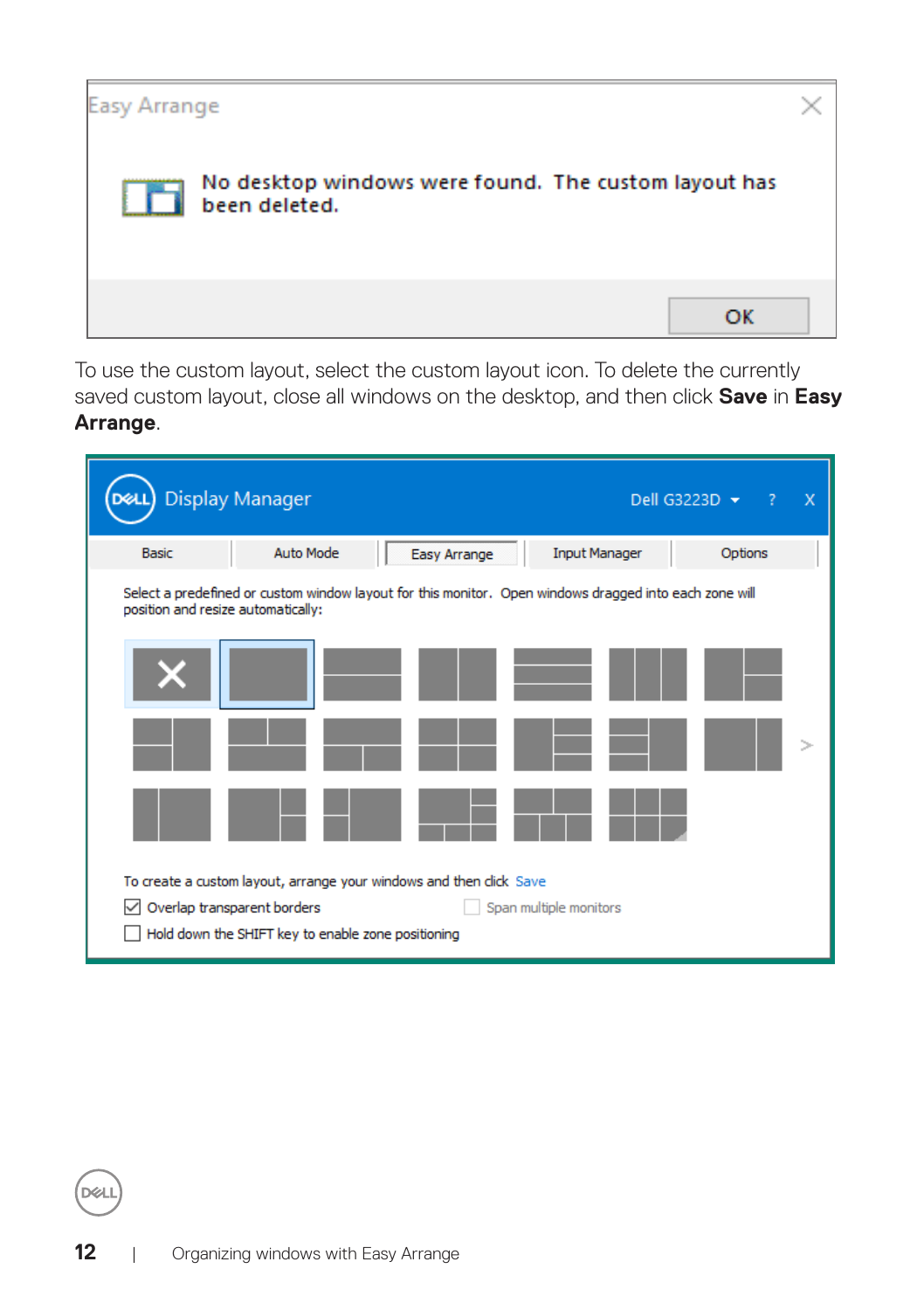| <b>Feature</b>           | <b>Function</b>                                     | <b>Description</b>                                                                                                                 |
|--------------------------|-----------------------------------------------------|------------------------------------------------------------------------------------------------------------------------------------|
| Enhanced Easy<br>Arrange | Custom layouts                                      | Save and name five customized Easy<br><b>Arrange patterns.</b>                                                                     |
|                          |                                                     | Configure $x^*y$ patterns.                                                                                                         |
|                          | Six Most Recently<br>Used (MRU) layouts             | Press Ctrl+Shift+Home to to toggle<br>between the last six MRU layouts.                                                            |
|                          | On the fly partition<br>resizing                    | Press the Ctrl key while resizing the<br>current <b>Easy Arrange</b> layout to adjust<br>the size and number of cells in a layout. |
|                          |                                                     | Newly formed <b>Easy Arrange</b> pattern<br>is saved into the <b>Easy Arrange</b> icon<br>position.                                |
|                          |                                                     | Press the Ctrl key while clicking on a<br>modified layout icon to restore it to the<br>default layout.                             |
|                          | <b>Easy Arrange</b><br>layouts for portrait<br>mode | Portrait mode <b>Easy Arrange</b> icons are<br>displayed when monitor is rotated.                                                  |

The following table describes the addtional features of **Easy Arrange**.



**NOTE: An application may require a minimum effective resolution for its application window. Such application may not fit in an Ease Arrange zone if the zone is smaller than the required window size.** 

DELI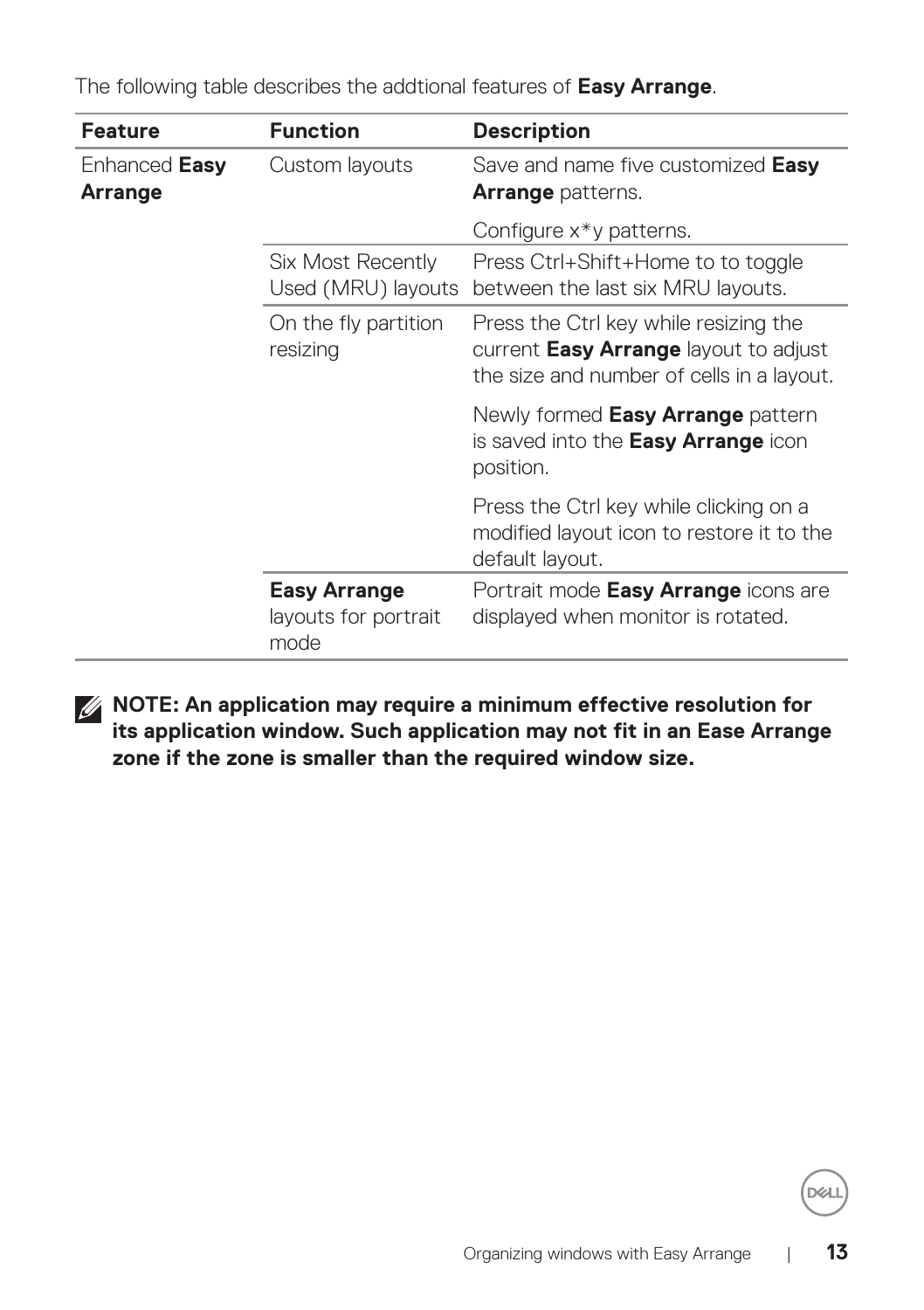#### <span id="page-13-0"></span>**Managing multiple video inputs**

The **Input Manager** tab enables you to manage multiple video inputs connected to your Dell monitor. It enables you to easily switch between inputs while you work with multiple computers.

All video input ports available on your monitor are listed. Name each input as per your requirement and save changes after editing.

You can define a shortcut key to quickly switch to your favorite input and another shortcut key to quickly switch between two inputs if you often work between them.

| <b>Display Manager</b><br>DELI |                     |              |                                                      | Dell G3223D $\blacktriangledown$<br>$\overline{?}$ |
|--------------------------------|---------------------|--------------|------------------------------------------------------|----------------------------------------------------|
| <b>Basic</b>                   | <b>Auto Mode</b>    | Easy Arrange | <b>Input Manager</b>                                 | Options                                            |
| Input port:                    | Input name:         |              |                                                      |                                                    |
| USB-C (Active)                 | (Click to edit)     |              |                                                      |                                                    |
| <b>DP</b>                      | (Click to edit)     |              |                                                      |                                                    |
| HDMI1                          | (Click to edit)     |              |                                                      |                                                    |
| HDMI <sub>2</sub>              | (Click to edit)     |              |                                                      |                                                    |
| PIP/PBP mode                   |                     |              |                                                      | Save                                               |
| Favorite input shortcut key:   |                     |              |                                                      |                                                    |
| None                           | $\rightarrow$<br>DP |              | $\checkmark$                                         | Change active input                                |
| Input switch shortcut key:     |                     |              |                                                      |                                                    |
| None                           | >> USB-C            |              | $\checkmark$<br>$\langle \langle \rangle \rangle$ DP | $\checkmark$                                       |
|                                |                     |              |                                                      |                                                    |

**NOTE: Dell Display Manager (DDM) communicates with your monitor even when the monitor is displaying video from another computer. You can install Dell Display Manager on the computer you frequently use and control input switching from it. You can also install Dell Display Manager on other computers connected to the monitor.**

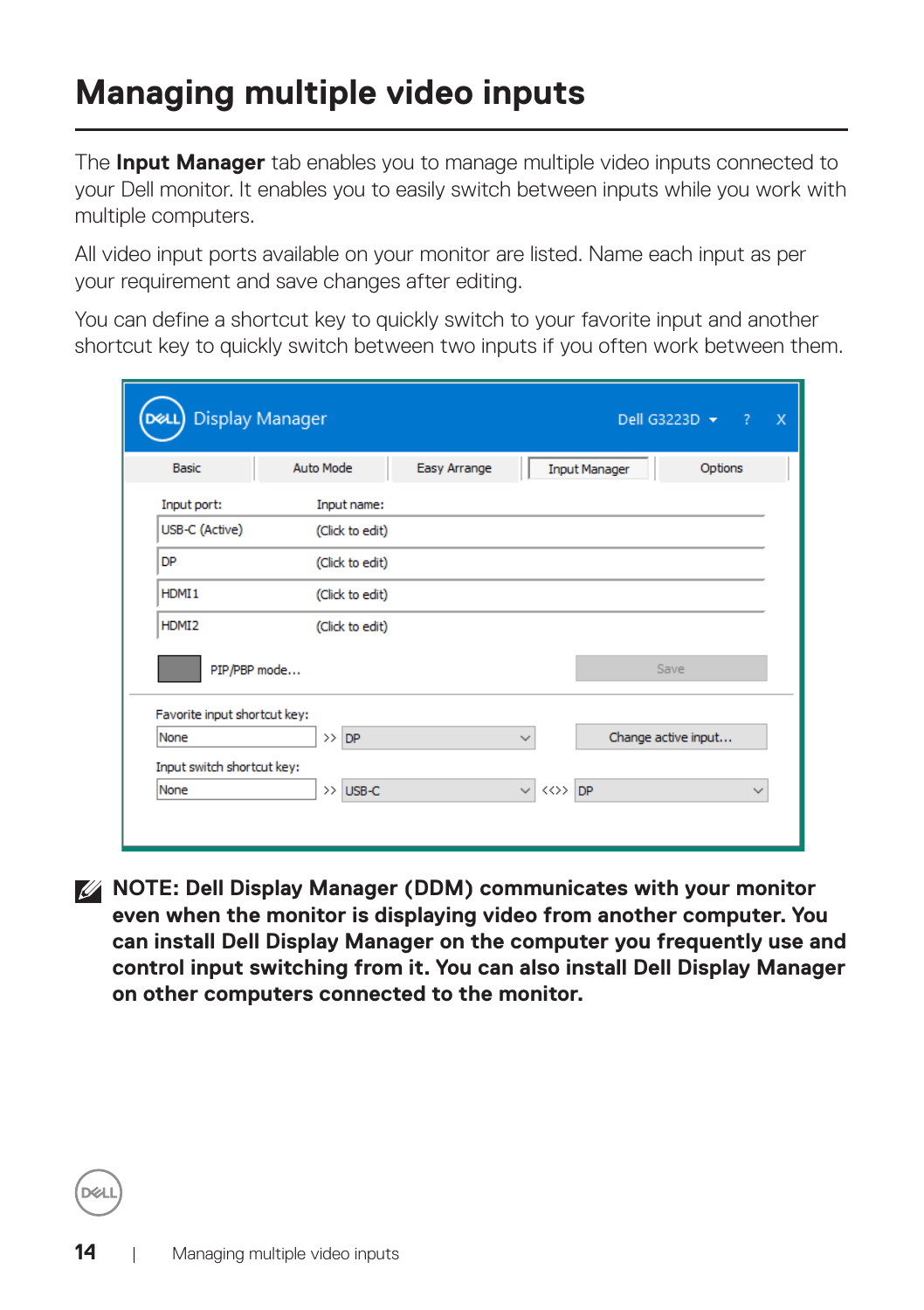Click the **PIP/PBP mode** selection button to set the preferred configuration. The available modes are **Off**, **PIP Small**, **PIP Large**, and **PBP**.

| DELI                         | <b>Display Manager</b> |              |                            | Dell G3223D<br>$\overline{\mathbf{x}}$<br>$\frac{1}{2}$ |
|------------------------------|------------------------|--------------|----------------------------|---------------------------------------------------------|
| <b>Basic</b>                 | <b>Auto Mode</b>       | Easy Arrange | <b>Input Manager</b>       | Options                                                 |
| Input port:                  | Input name:            |              |                            |                                                         |
| USB-C                        | (Click to edit)        |              |                            |                                                         |
| DP (Active)                  | (Click to edit)        |              |                            |                                                         |
| HDMT <sub>1</sub>            | (Click to edit)        |              |                            |                                                         |
| HDMI <sub>2</sub>            | (Click to edit)        |              |                            |                                                         |
| PIP/PBP mode                 |                        |              |                            | Save                                                    |
| Favorite input shortcut key: |                        |              |                            |                                                         |
| None                         | >> HDMI1               |              | $\checkmark$               | Change active input                                     |
| Input switch shortcut key:   |                        |              |                            |                                                         |
| None                         | $\rightarrow$<br>DP    |              | <<>> HDMI1<br>$\checkmark$ | $\checkmark$                                            |

You can select video inputs for your main window and sub window. Save your change after selecting the required video input.

You can define a shortcut key to quickly swap the video inputs between main window and sub window.

Click **Video swap** button or use the defined **Video swap shortcut key** to swap the video inputs between main window and sub window.

| Basic                        | Auto Mode           | Easy Arrange |              | <b>Input Manager</b> | Options      |
|------------------------------|---------------------|--------------|--------------|----------------------|--------------|
| Input port:                  | Input name:         |              |              |                      |              |
| USB-C                        | (Click to edit)     |              |              |                      |              |
| DP (Active)                  | (Click to edit)     |              |              |                      |              |
| HDMT <sub>1</sub>            | (Click to edit)     |              |              |                      |              |
| HDMI2                        | (Click to edit)     |              |              |                      |              |
|                              |                     |              |              | Save                 |              |
| Favorite input shortcut key: |                     |              |              |                      |              |
| None                         | >> HDMI1            |              | $\checkmark$ | Change active input  |              |
| Input switch shortcut key:   |                     |              |              |                      |              |
| None                         | DP<br>$\rightarrow$ |              | $\checkmark$ | <<>> HDMI1           | $\checkmark$ |

DØL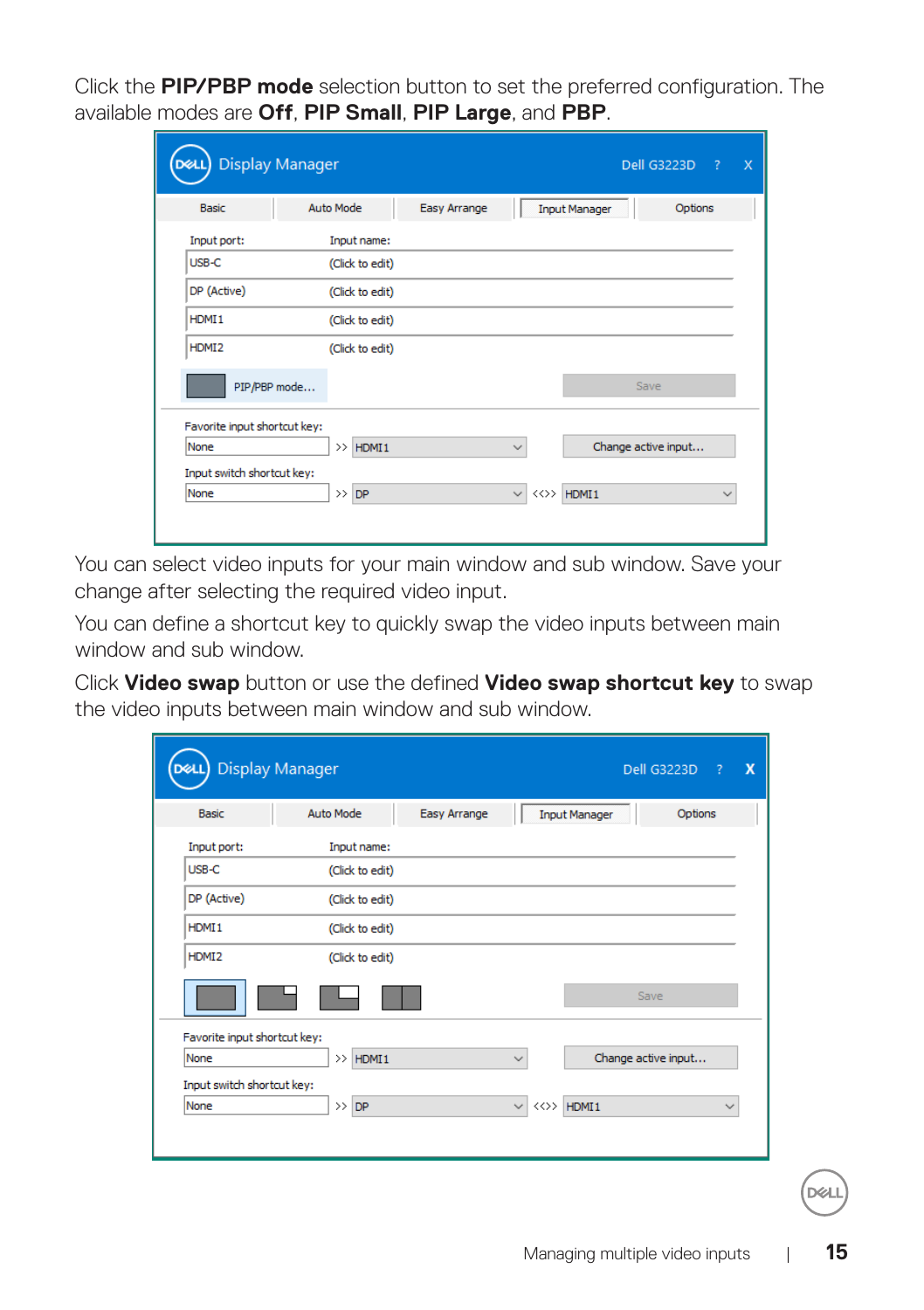#### <span id="page-15-0"></span>**Restoring Application Positions**

Dell Display Manager can help you restore application windows into their positions when you reconnect your computer to the monitor(s). Right-click the DDM icon on the notification tray to quickly access this feature.

|  | Open Dell Display Manager<br>Attach to active window                                    |
|--|-----------------------------------------------------------------------------------------|
|  | Save current window layout<br>Restore saved window layout<br>Auto-restore window layout |
|  | Check for new version                                                                   |
|  | Fvit                                                                                    |

If you select **Auto-restore window layout**, your application windows' positions are tracked and remembered by Dell Display Manager. Dell Display Manager automatically puts the application windows into their original positions when you reconnect your computer to your monitor(s).

| Open Dell Display Manager<br>Attach to active window |
|------------------------------------------------------|
| Save current window layout                           |
| Restore saved window layout                          |
| Auto-restore window layout                           |
| Check for new version                                |
| Fvit                                                 |

**D**&LI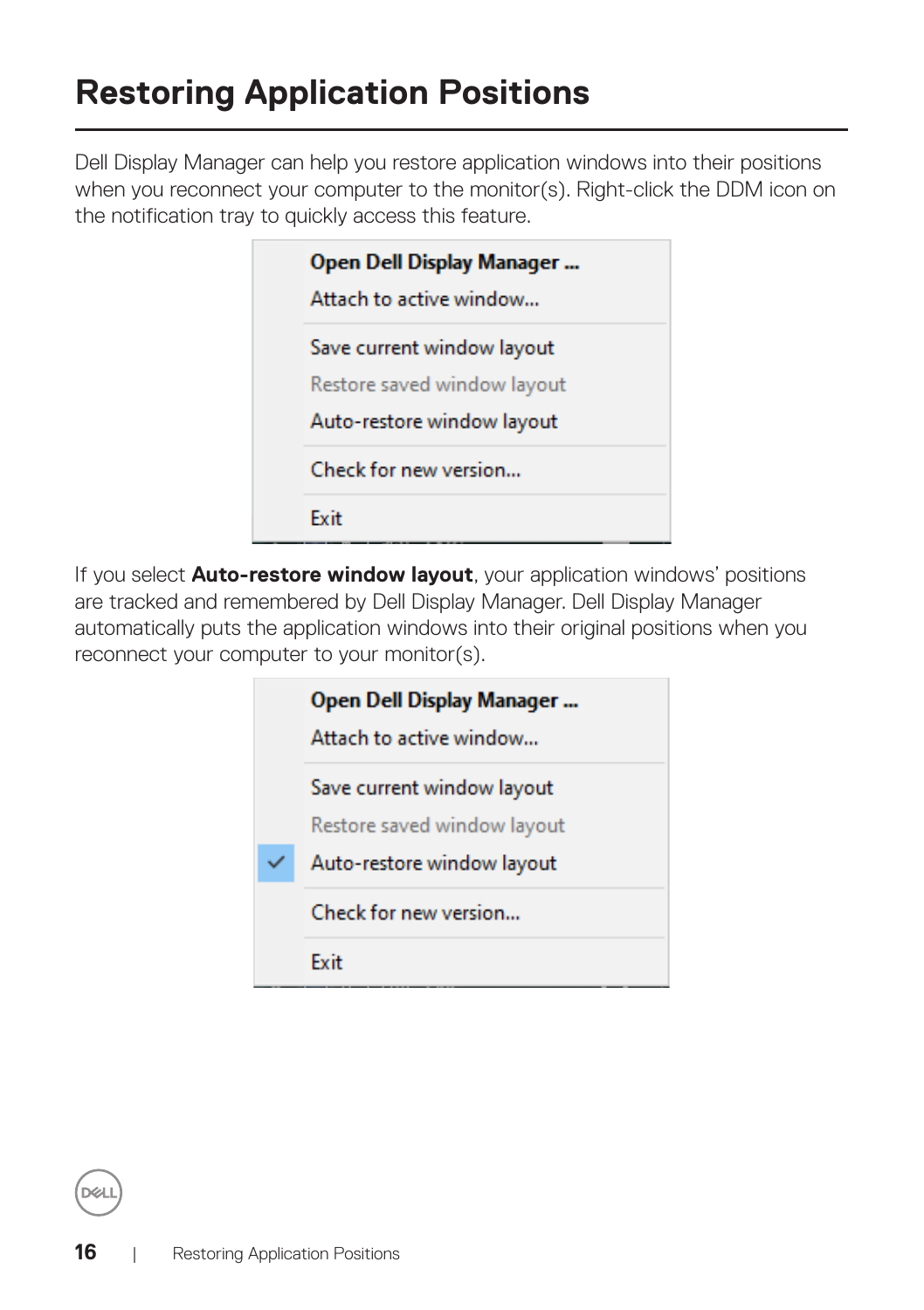To go back to a favorite layout, select **Save current window layout**, and then **Restore saved window layout**.

|  | Open Dell Display Manager<br>Attach to active window |
|--|------------------------------------------------------|
|  | Save current window layout                           |
|  | Restore saved window layout                          |
|  | Auto-restore window layout                           |
|  | Check for new version                                |
|  | Fvit                                                 |

You can use monitors with different models or resolutions in your daily routine, and you can apply different window layouts on them. DDM recognizes the monitor you have reconnected and restores application positions accordingly. If you want to replace a monitor in a monitor matrix configuration, you can save the window layout before replacement and restore the layout after a new monitor is installed.

#### **NOTE: You must keep your applications running to use this feature. DDM does not launch applications.**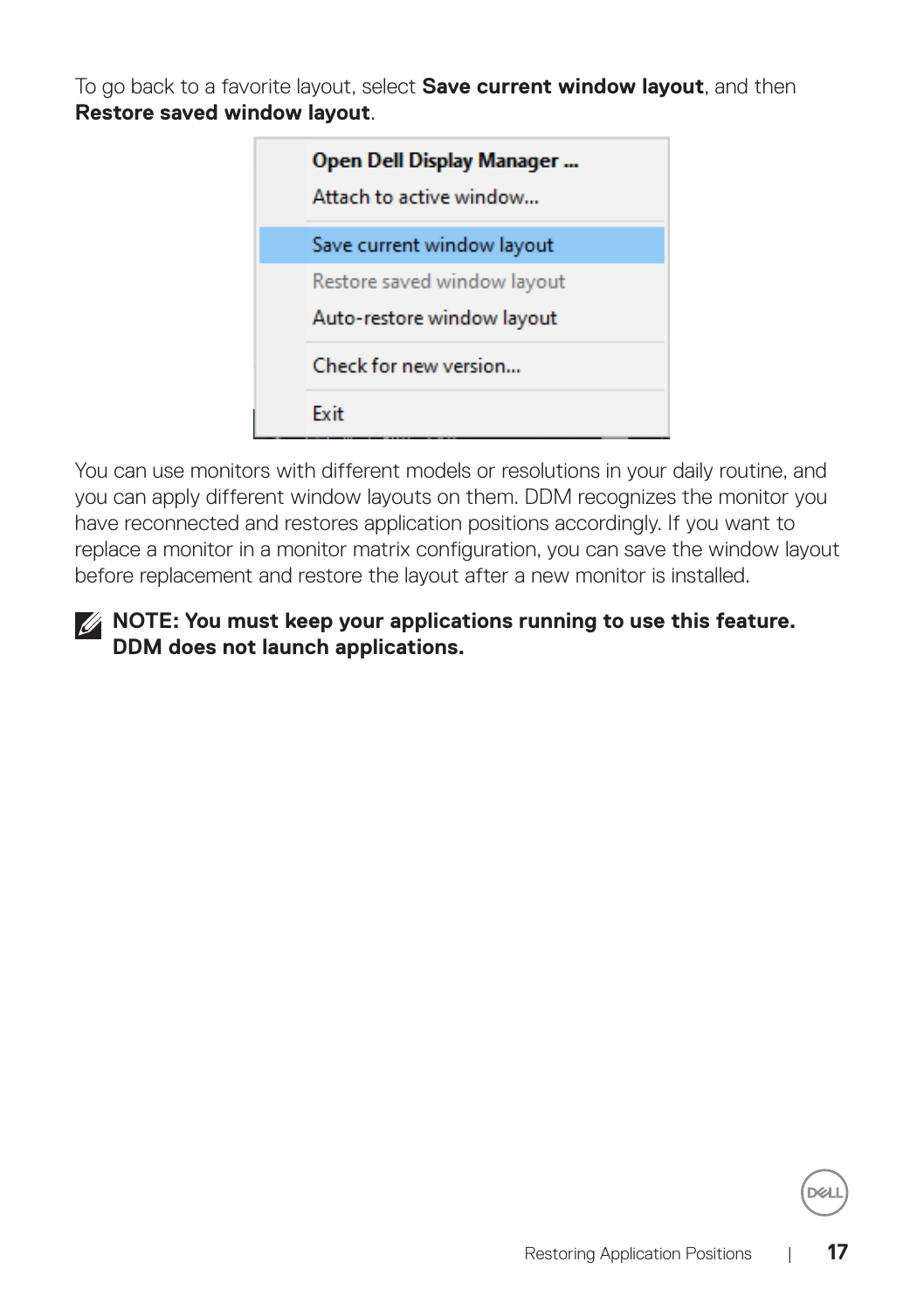#### <span id="page-17-0"></span>**Attaching DDM to an active window (Windows 10 and Windows 11 only)**

| <b>Feature</b>                                                        | <b>Function</b>                                       | <b>Description</b>                                                                                                                                          |
|-----------------------------------------------------------------------|-------------------------------------------------------|-------------------------------------------------------------------------------------------------------------------------------------------------------------|
| Attach DDM to<br>Active Window<br>(Windows 10 and<br>Windows 11 only) | Change preset or<br>snap to different<br>partitions   | DDM icon can be attached to an active<br>window and you can easily switch the<br>window position, change color preset<br>mode, and assign auto preset mode. |
|                                                                       | Shortcut key trigger                                  | On a running application window,<br>press Ctrl+Shift+Insert to trigger the<br>attached DDM menu.                                                            |
|                                                                       | Move app window<br>among Easy<br><b>Arrange cells</b> | Send the app window to previous/next<br>Easy Arrange cell.                                                                                                  |
|                                                                       | Move application<br>window among<br>monitors          | Send the app window to previous/next<br>monitor.                                                                                                            |

DDM icon can be attached to an active window you are working on. Click the icon for easy access to the following features.



DELL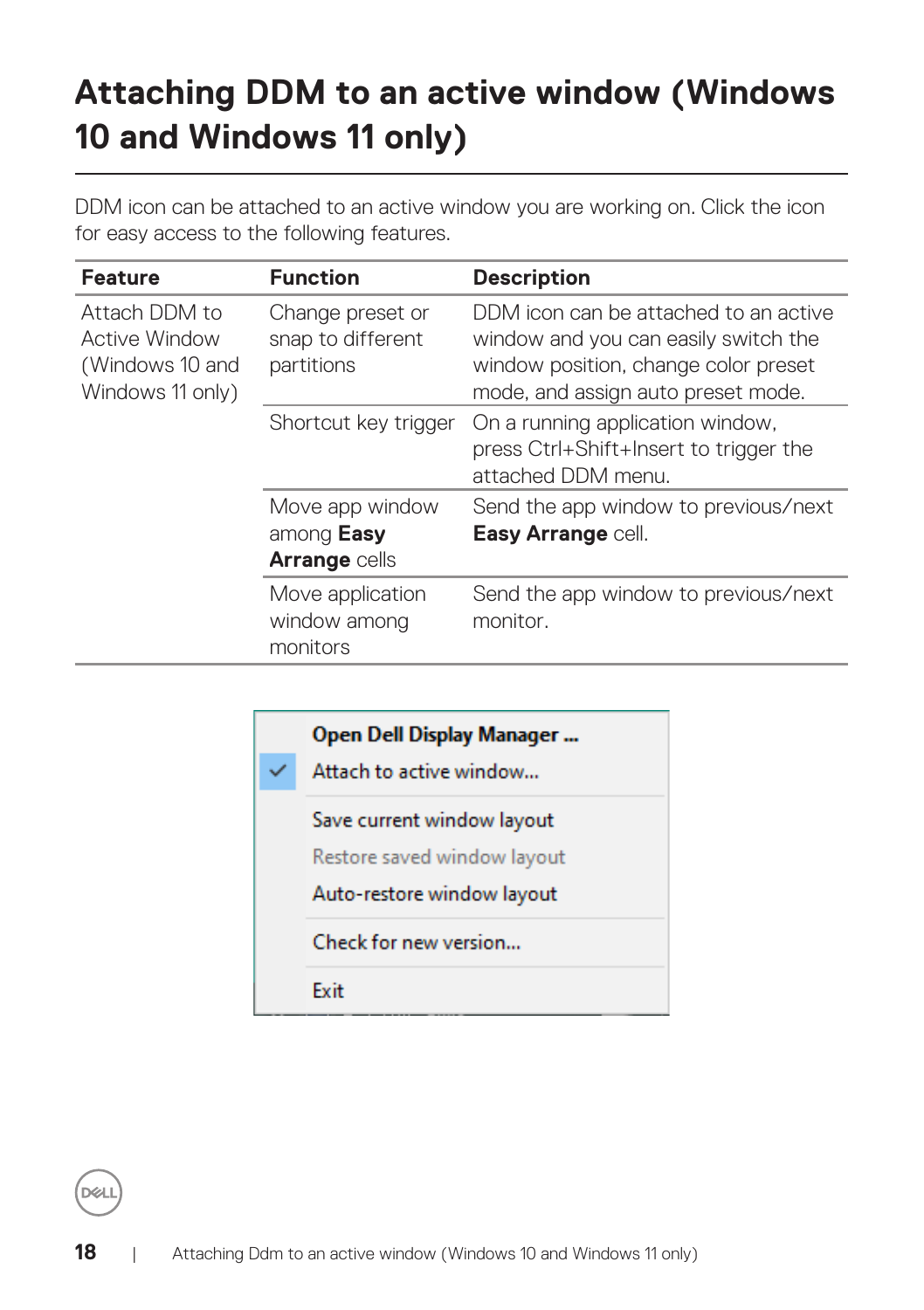#### <span id="page-18-0"></span>**Applying energy conservation options**

The **Options** tab on supported Dell models provide PowerNap energy conservation options. You can set the brightness to the minimum level, or put the display to sleep when the screensaver is activated.

| <b>Display Manager</b><br>DELI                                                                          |                                                                                                                                       |              |                      | Dell G3223D<br>$\boldsymbol{\mathsf{x}}$<br>-2 |  |
|---------------------------------------------------------------------------------------------------------|---------------------------------------------------------------------------------------------------------------------------------------|--------------|----------------------|------------------------------------------------|--|
| <b>Basic</b>                                                                                            | Auto Mode                                                                                                                             | Easy Arrange | <b>Input Manager</b> | Options                                        |  |
|                                                                                                         | PowerNap options:<br>Configure<br>Reduce brightness when screensaver activates<br>Put the display to sleep when screensaver activates |              |                      |                                                |  |
| Program shortcut key:<br>Application window shortcut key:<br>$Ctrl + Shift + D$<br>$Ctrl + Alt + Num 0$ |                                                                                                                                       |              |                      |                                                |  |
| Easy Arrange MRU shortcut key:<br>$Ctrl + Shift + Num 0$                                                |                                                                                                                                       |              |                      |                                                |  |
| PIP position shortcut key:<br>$Ctrl + Shift + N$                                                        |                                                                                                                                       |              |                      |                                                |  |
| Dark Stabilizer shortcut key:<br>None                                                                   |                                                                                                                                       |              |                      |                                                |  |
|                                                                                                         |                                                                                                                                       |              |                      |                                                |  |

**DEL**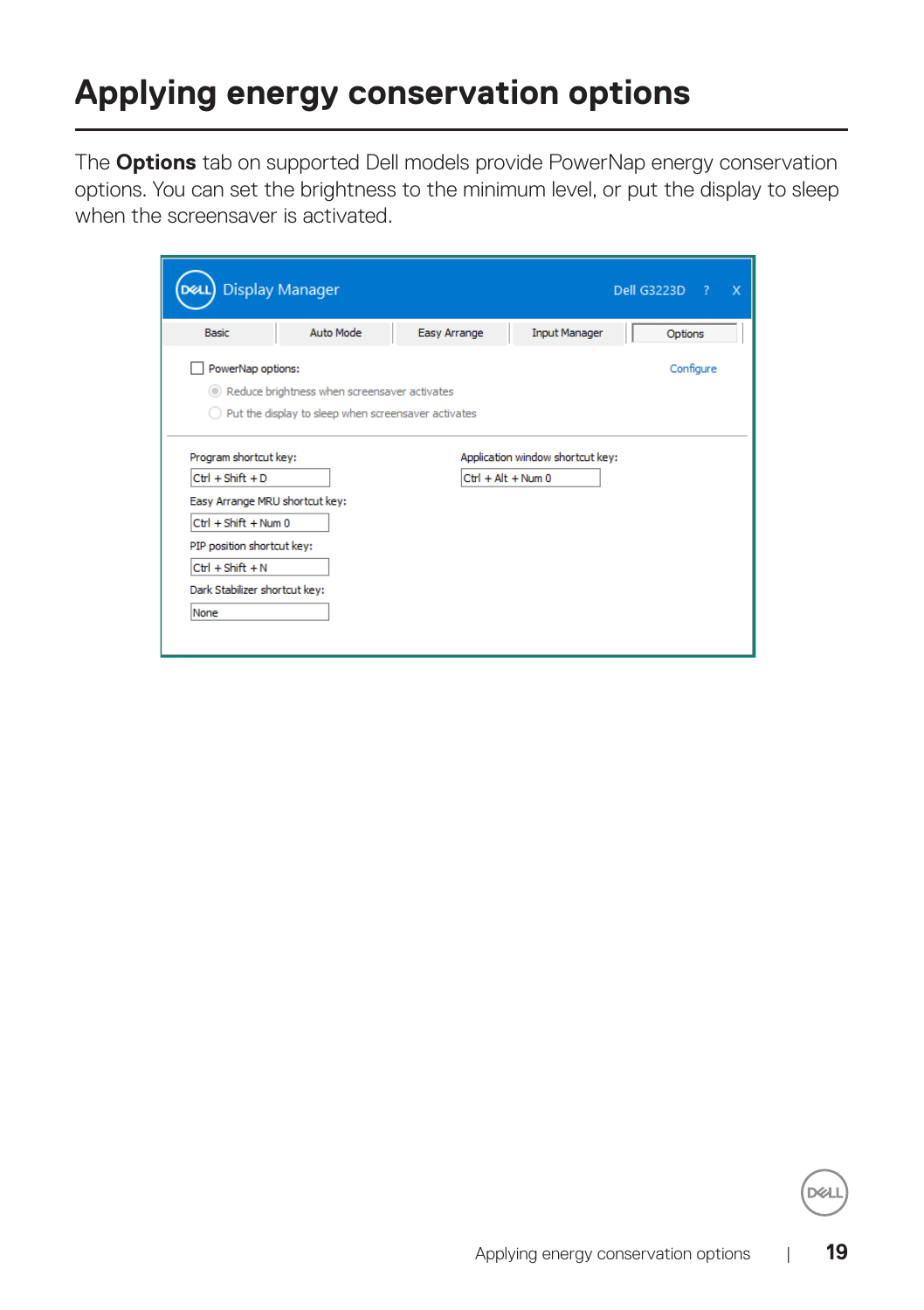### <span id="page-19-0"></span>**Defining shortcut keys**

You can define the shortcut keys for quick access to the following DDM functions:

- **• Program shortcut key:** to quickly open the **Quick Settings** dialog box.
- **• Easy Arrange MRU shortcut key:** To quickly apply the five recently used window layouts.
- **• Application window shortcut key:** To launch a quick menu for options under **Auto Mode** and **Easy Arrange**.
- **• PIP position shortcut key:** To set the PIP position according to your personal preference.
- **• Dark Stabilizer shortcut key:** To quickly improve the visibility in the dark gaming scenarios.

|                                                                                                         | <b>Display Manager</b>                                                                                                                |              |                      | Dell G3223D<br>$\mathbf{x}$<br>$\sim$ 2 |  |
|---------------------------------------------------------------------------------------------------------|---------------------------------------------------------------------------------------------------------------------------------------|--------------|----------------------|-----------------------------------------|--|
| <b>Basic</b>                                                                                            | Auto Mode                                                                                                                             | Easy Arrange | <b>Input Manager</b> | Options                                 |  |
|                                                                                                         | PowerNap options:<br>Configure<br>Reduce brightness when screensaver activates<br>Put the display to sleep when screensaver activates |              |                      |                                         |  |
| Application window shortcut key:<br>Program shortcut key:<br>$Ctrl + Shift + D$<br>$Ctrl + Alt + Num 0$ |                                                                                                                                       |              |                      |                                         |  |
| Easy Arrange MRU shortcut key:<br>$Ctrl + Shift + Num 0$                                                |                                                                                                                                       |              |                      |                                         |  |
| PIP position shortcut key:<br>$CtrI + Shift + N$<br>Dark Stabilizer shortcut key:                       |                                                                                                                                       |              |                      |                                         |  |
| None                                                                                                    |                                                                                                                                       |              |                      |                                         |  |

**D**ELI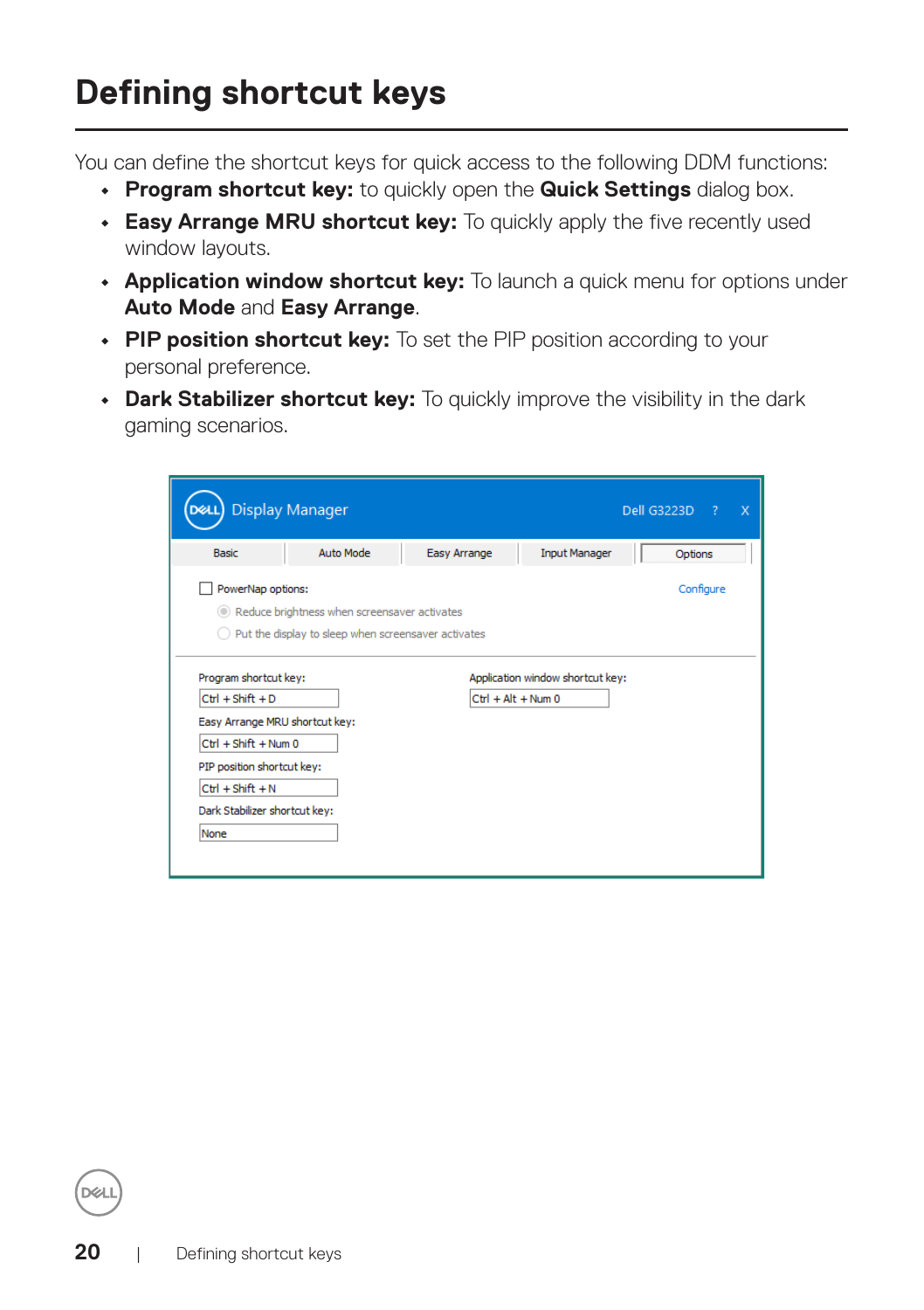### <span id="page-20-0"></span>**Troubleshooting**

DDM works only with Dell-branded monitors. Dell Display Manager does not support monitors from any other manufacturer. If DDM does not work with your monitor, the following icon is displayed in the notification tray.



When the icon is clicked, **DDM** shows a more detailed error message.



If DDM is unable to detect and/or communicate with a supported Dell monitor, try the following troubleshooting steps:

- **1.** Ensure the video cable is properly connected to your monitor and your computer. The connectors should be firmly inserted into position.
- **2.** Check the monitor OSD to ensure DDC/CI is enabled.
- **3.** Ensure that you have the correct and latest graphics-card driver from your graphic-card manufacturer such as Intel, AMD, and NVIDIA. Incompatible or old version of graphics-card driver causes DDM to fail.

DØ